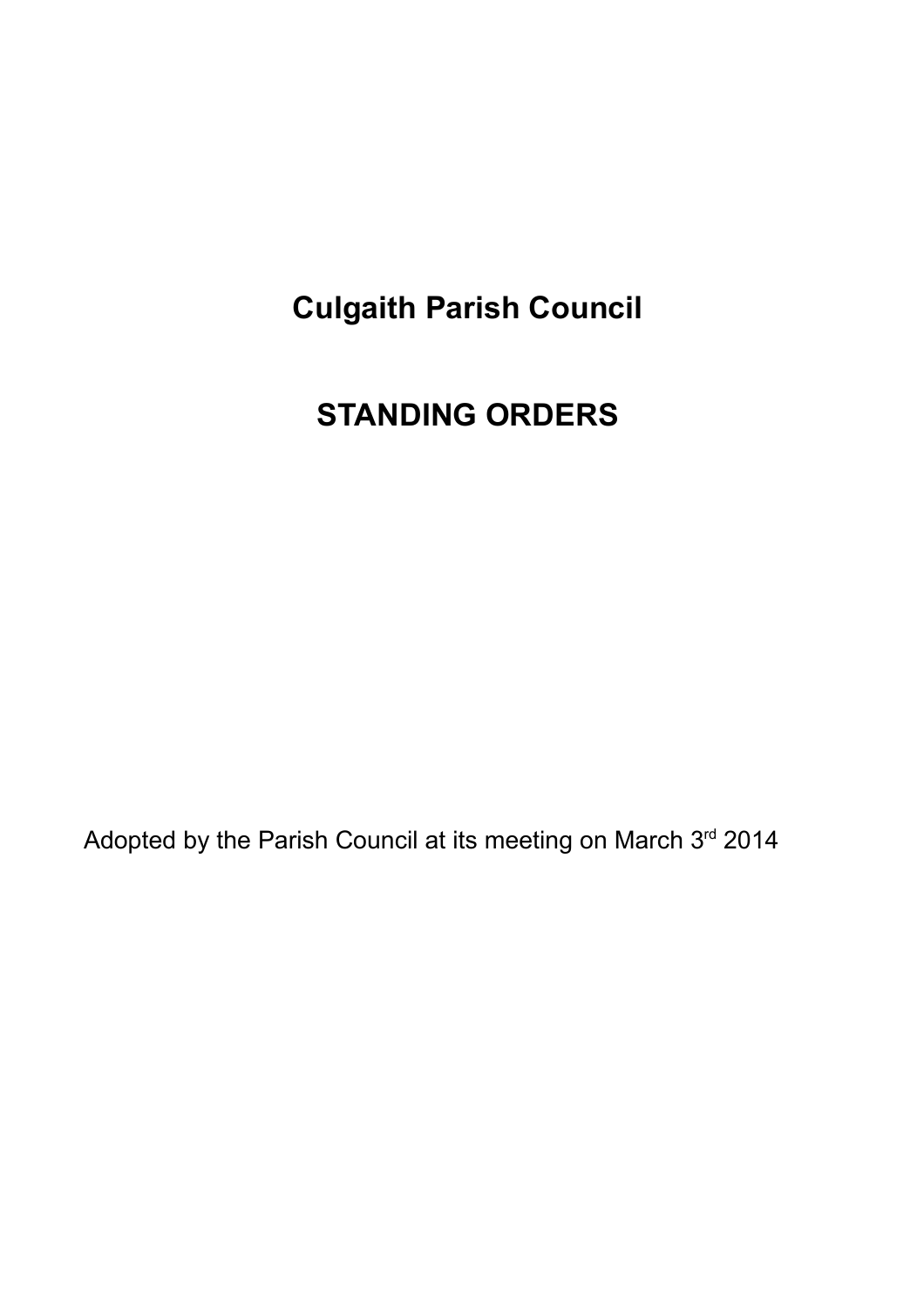# **List of standing orders**

| 1.  | Rules of debate at meetings                                                            | 3              |
|-----|----------------------------------------------------------------------------------------|----------------|
| 2.  | Disorderly conduct at meetings                                                         | 5              |
| 3.  | Meetings generally                                                                     | 6              |
| 4.  | Committees and sub-committees                                                          | 9              |
| 5.  | Ordinary council meetings                                                              | 10             |
| 6.  | Extraordinary meetings of the council and committees<br>and sub-committees             | 12             |
| 7.  | <b>Previous resolutions</b>                                                            | 12             |
| 8.  | Voting on appointments                                                                 | 13             |
| 9.  | Motions for a meeting that require written notice<br>to be given to the Proper Officer | 13             |
| 10. | Motions at a meeting that do not require written notice                                | 14             |
| 11. | Handling confidential or sensitive information                                         | 15             |
| 12. | Draft minutes                                                                          | 15             |
| 13. | Code of conduct and dispensations                                                      | 16             |
| 14. | Code of conduct complaints                                                             | 17             |
| 15. | <b>Proper Officer</b>                                                                  | 18             |
| 16. | Responsible Financial Officer                                                          | 20             |
| 17. | Accounts and accounting statements                                                     | 20             |
| 18. | Financial controls and procurement                                                     | 21             |
| 19. | Handling staff matters                                                                 | 22             |
| 20. | Requests for information                                                               | 23             |
| 21. | Relations with the press/media                                                         | 24             |
| 22. | Execution and sealing of legal deeds                                                   | 24             |
| 23. | Communicating with District and County or<br>Unitary councillors                       | 24             |
| 24. | Restrictions on councillor activities                                                  | 25             |
| 25. | Standing orders generally                                                              | $\overline{2}$ |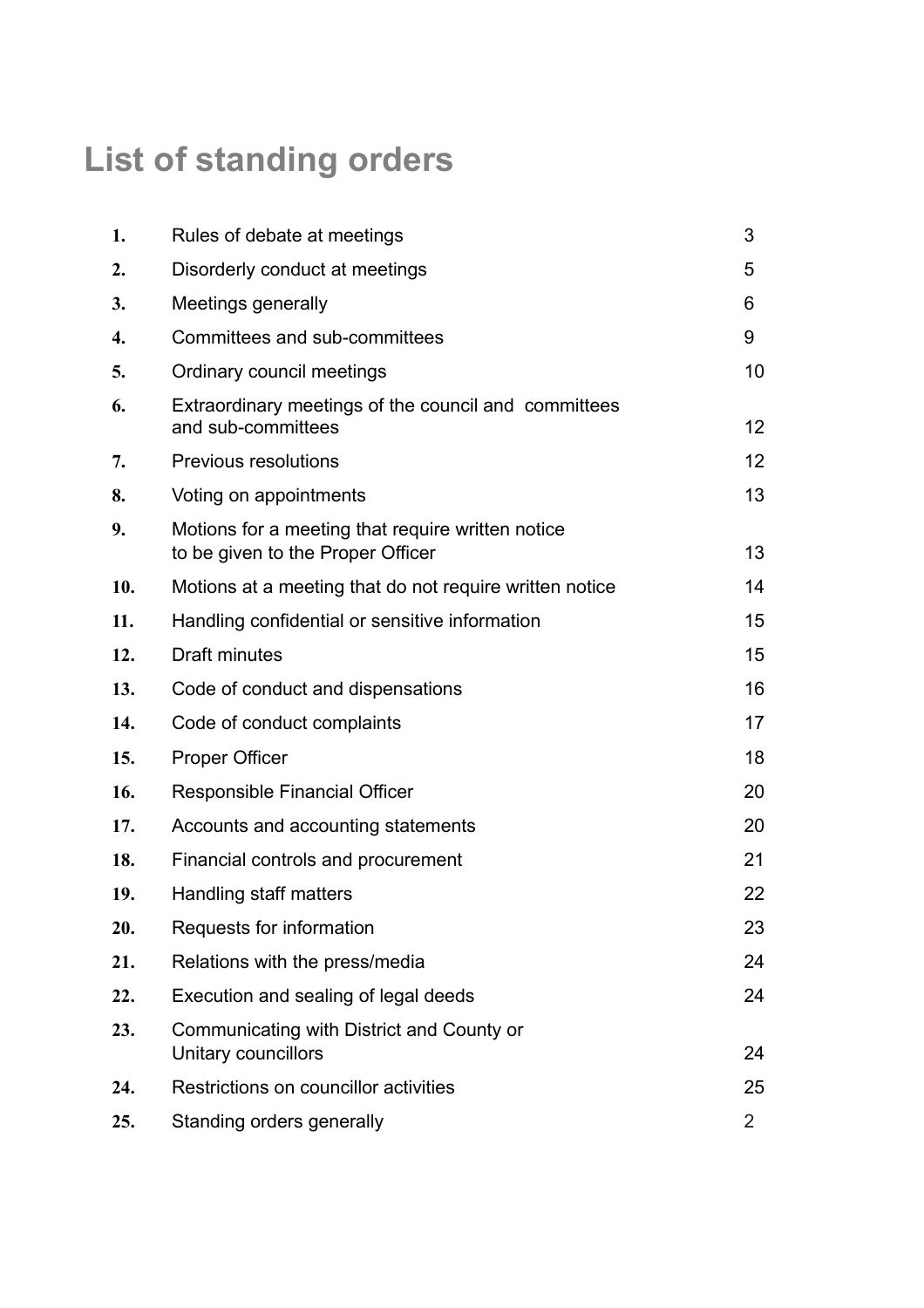# **1. Rules of debate at meetings**

- a Motions on the agenda shall be considered in the order that they appear unless the order is changed at the discretion of the chairman of the meeting.
- b A motion (including an amendment) shall not be progressed unless it has been moved and seconded.
- c A motion on the agenda that is not moved by its proposer may be treated by the chairman of the meeting as withdrawn.
- d If a motion (including an amendment) has been seconded, it may be withdrawn by the proposer only with the consent of the seconder and the meeting.
- e An amendment is a proposal to remove or add words to a motion. It shall not negate the motion.
- f If an amendment to the original motion is carried, the original motion becomes the substantive motion upon which further amendment(s) may be moved.
- g An amendment shall not be considered unless early verbal notice of it is given at the meeting and, if requested by the chairman of the meeting, is expressed in writing to the chairman.
- h A councillor may move an amendment to his own motion if agreed by the meeting. If a motion has already been seconded, the amendment shall be with the consent of the seconder and the meeting.
- $i$  If there is more than one amendment to an original or substantive motion, the amendments shall be moved in the order directed by the chairman.
- j Subject to standing order 1(k) below, only one amendment shall be moved and debated at a time, the order of which shall be directed by the chairman of the meeting.
- k One or more amendments may be discussed together if the chairman of the meeting considers this expedient but each amendment shall be voted upon separately.
- l A councillor may not move more than one amendment to an original or substantive motion.
- m The mover of an amendment has no right of reply at the end of debate on it.
- n Where a series of amendments to an original motion are carried, the mover of the original motion shall have a right of reply either at the end of debate of the first amendment or at the very end of debate on the final substantive motion immediately before it is put to the vote.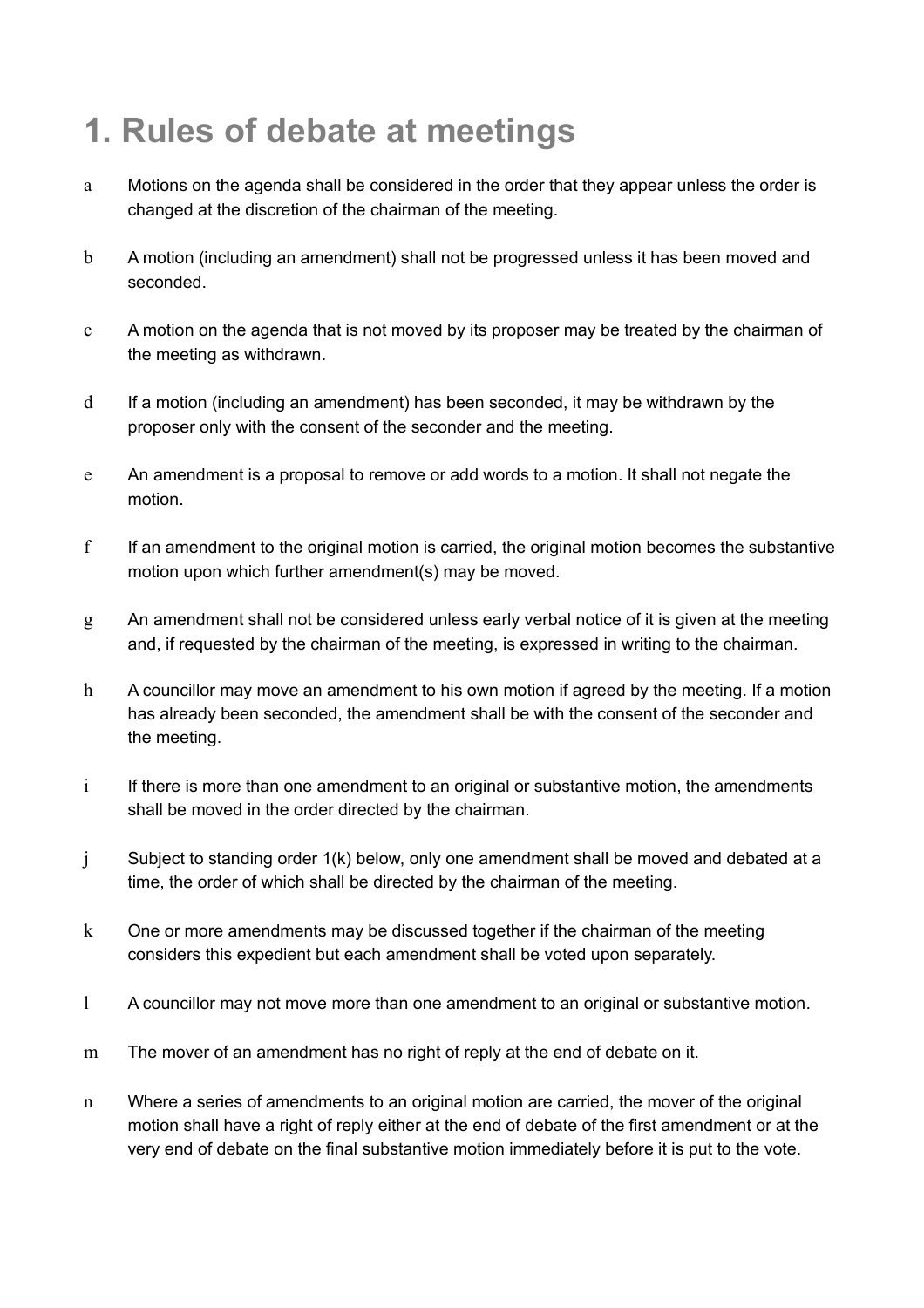o Unless permitted by the chairman of the meeting, a councillor may speak once in the debate

on a motion except:

i.to speak on an amendment moved by another councillor;

- ii. to move or speak on another amendment if the motion has been amended since he last spoke;
- iii. to make a point of order;
- iv. to give a personal explanation; or
- v. in exercise of a right of reply.
- p During the debate of a motion, a councillor may interrupt only on a point of order or a personal explanation and the councillor who was interrupted shall stop speaking. A councillor raising a point of order shall identify the standing order which he considers has been breached or specify the other irregularity in the proceedings of the meeting he is concerned by.
- q A point of order shall be decided by the chairman of the meeting and his decision shall be final.
- r When a motion is under debate, no other motion shall be moved except:
	- i. to amend the motion;
	- ii. to proceed to the next business;
	- iii. to adjourn the debate;
	- iv. to put the motion to a vote;
	- v. to ask a person to be no longer heard or to leave the meeting;
	- vi. to refer a motion to a committee or sub-committee for consideration;
	- vii. to exclude the public and press;
	- viii. to adjourn the meeting; or
	- ix. to suspend particular standing order(s) excepting those which reflect mandatory statutory requirements.
- s Before an original or substantive motion is put to the vote, the chairman of the meeting shall be satisfied that the motion has been sufficiently debated and that the mover of the motion under debate has exercised or waived his right of reply.
- t Excluding motions moved understanding order 1(r) above, the contributions or speeches by a councillor shall relate only to the motion under discussion and shall not exceed 30 minutes without the consent of the chairman of the meeting.

# **2. Disorderly conduct at meetings**

a No person shall obstruct the transaction of business at a meeting or behave offensively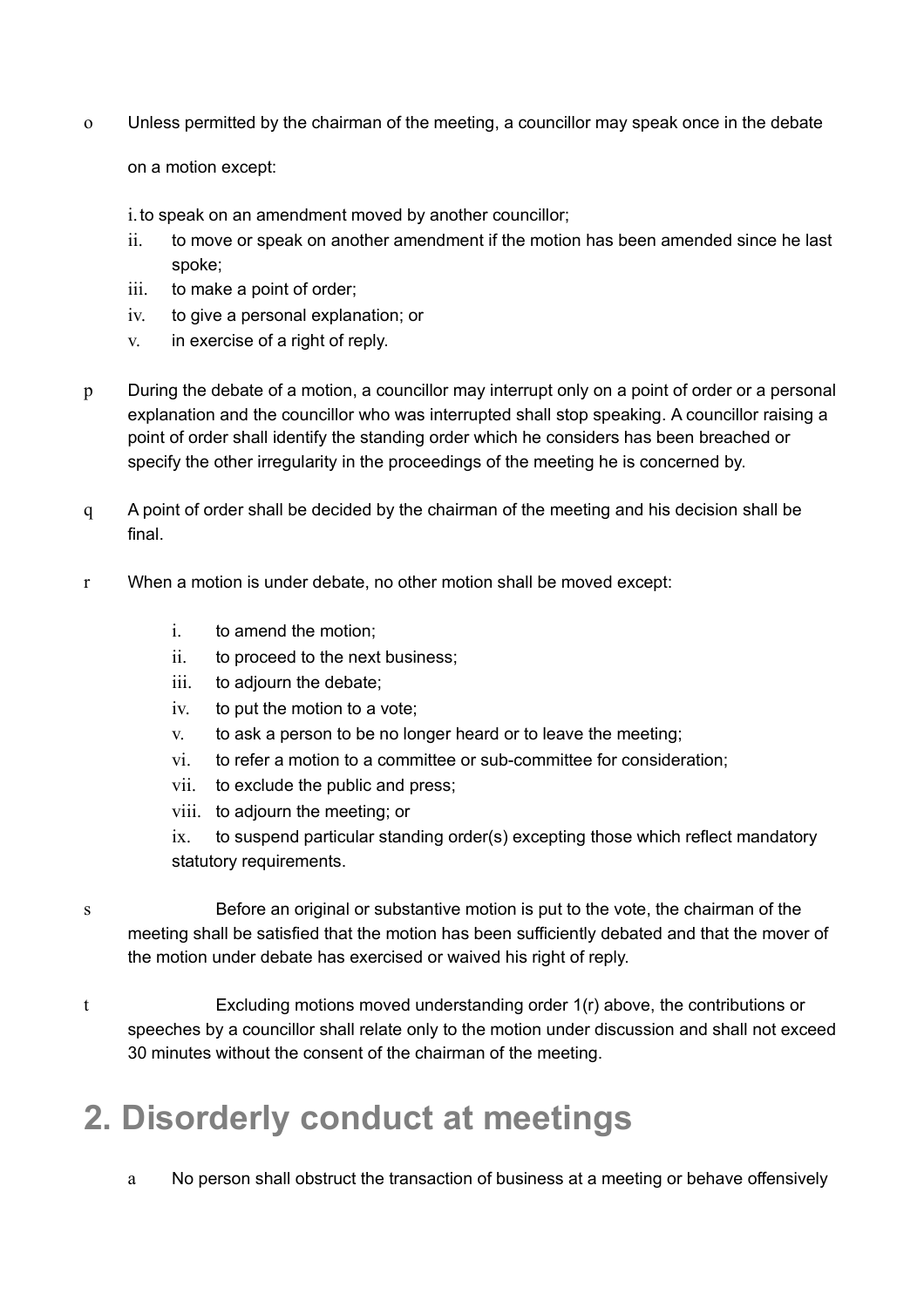or improperly. If this standing order is ignored, the chairman of the meeting shall request such person(s) to moderate or improve their conduct.

b If person(s) disregard the request of the chairman of the meeting to moderate or improve their conduct, any councillor or the chairman of the meeting may move that the person be no longer heard or excluded from the meeting. The motion, if seconded, shall be put to the vote without discussion.

c If a resolution made under standing order 2(b) above is ignored, the chairman of the meeting may take further reasonable steps to restore order or to progress the meeting. This may include temporarily suspending or closing the meeting.

### **3 Meetings generally**

- **E** Full Council meetings
- **E** Committee meetings

!

- **I.** Sub-committee meetings
- a **Meetings shall not take place in premises which at the time of the meeting are used for the supply of alcohol, unless no other premises are available free of charge or at a reasonable cost.**
- ! b **The minimum three clear days for notice of a meeting does not include the day on which notice was issued, the day of the meeting, a Sunday, a day of the Christmas break, a day of the Easter break or of a bank holiday or a day appointed for public thanksgiving or mourning.**
- ! c **The minimum three clear days' public notice for a meeting does not include the day on which the notice was issued or the day of the meeting unless the meeting is convened at shorter notice** OR [The minimum three clear days' public notice of a meeting does not include the day on which the notice was issued or the day of the meeting].
- **11** d **Meetings shall be open to the public unless their presence is prejudicial to the public interest by reason of the confidential nature of the business to be transacted or for other special reasons. The public's exclusion from part or all of a meeting shall be by a resolution which shall give reasons for the public's exclusion.**
	- e Members of the public may make representations, answer questions and give evidence at a meeting which they are entitled to attend in respect of the business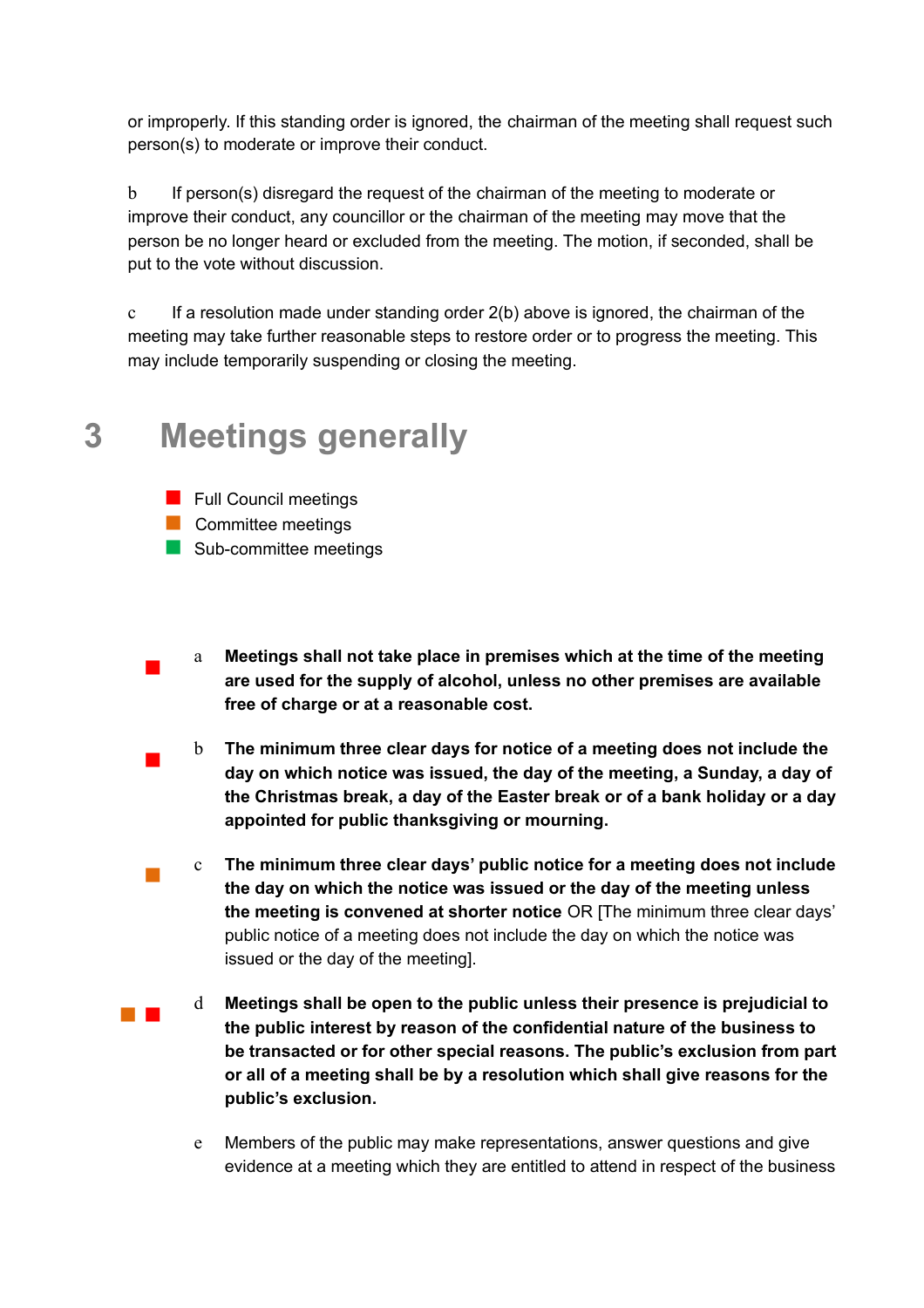on the agenda.

**11** 

**.** 

!

- f The period of time designated for public participation at a meeting in accordance with standing order 3(e) above shall not exceed 30 minutes unless directed by the chairman of the meeting.
- g Subject to standing order 3(f) above, a member of the public shall not speak for more than 5 minutes.
- h In accordance with standing order 3(e) above, a question shall not require a response at the meeting nor start a debate on the question. The chairman of the meeting may direct that a written or oral response be given.
- i [A person shall stand when requesting to speak and when speaking (except when a person has a disability or is likely to suffer discomfort)] OR [A person shall raise his hand when requesting to speak and stand when speaking (except when a person has a disability or is likely to suffer discomfort)]. The chairman of the meeting may at any time permit a person to be seated when speaking.
- j A person who speaks at a meeting shall direct his comments to the chairman of the meeting.
- k Only one person is permitted to speak at a time. If more than one person wants to speak, the chairman of the meeting shall direct the order of speaking.
- !!! l **Photographing, recording, broadcasting or transmitting the proceedings of a meeting by any means is not permitted without the Council's** prior written **consent**.
	- m **The press shall be provided with reasonable facilities for the taking of their report of all or part of a meeting at which they are entitled to be present**.
	- n **Subject to standing orders which indicate otherwise, anything authorised or required to be done by, to or before the Chairman of the Council may in his absence be done by, to or before the Vice-Chairman of the Council (if any).**
	- o **The Chairman, if present, shall preside at a meeting. If the Chairman is absent from a meeting, the Vice-Chairman, if present, shall preside. If both the Chairman and the Vice-Chairman are absent from a meeting, a councillor as chosen by the councillors present at the meeting shall preside at the meeting.**
- !!! p **Subject to a meeting being quorate, all questions at a meeting shall be decided by a majority of the councillors or councillors with voting rights**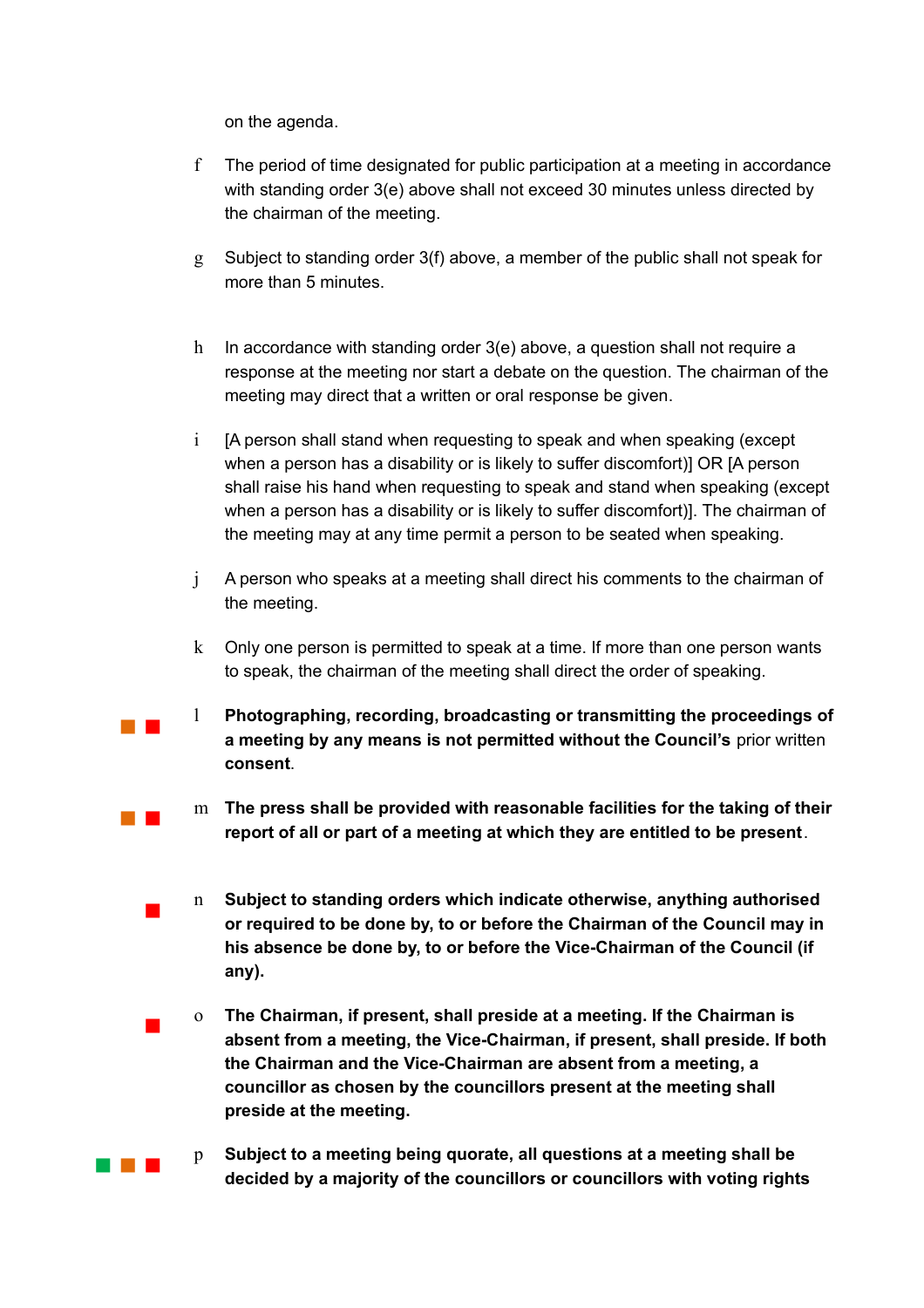**present and voting.**

!!!

!!!

**1999** 

**.** 

q **The chairman of a meeting may give an original vote on any matter put to the vote, and in the case of an equality of votes may exercise his casting vote whether or not he gave an original vote.** *See standing orders 5(i) and (j) below for the different rules that apply in the election of the Chairman of the Council at the annual meeting of the council.*

- r **Unless standing orders provide otherwise, voting on a question shall be by a show of hands. At the request of a councillor, the voting on any question shall be recorded so as to show whether each councillor present and voting gave his vote for or against that question.** Such a request shall be made before moving on to the next item of business on the agenda.
- s The minutes of a meeting shall include an accurate record of the following:
	- i. the time and place of the meeting;
	- ii. the names of councillors present and absent;
	- iii. interests that have been declared by councillors and non-councillors with voting rights;
	- iv. whether a councillor or non-councillor with voting rights left the meeting when matters that they held interests in were being considered;
	- v. if there was a public participation session; and
	- vi. the resolutions made.
- t **A councillor or a non-councillor with voting rights who has a disclosable pecuniary interest or another interest as set out in the council's code of conduct in a matter being considered at a meeting is subject to statutory limitations or restrictions under the code on his right to participate and vote on that matter.**

u **No business may be transacted at a meeting unless at least one-third of the whole number of members of the council are present and in no case shall the quorum of a meeting be less than three.**

*See standing order 4d(viii) below for the quorum of a committee or subcommittee meeting.* 

- v **If a meeting is or becomes inquorate no business shall be transacted** and the meeting shall be closed. The business on the agenda for the meeting shall be adjourned to another meeting.
- w A meeting shall not exceed a period of 4 hours.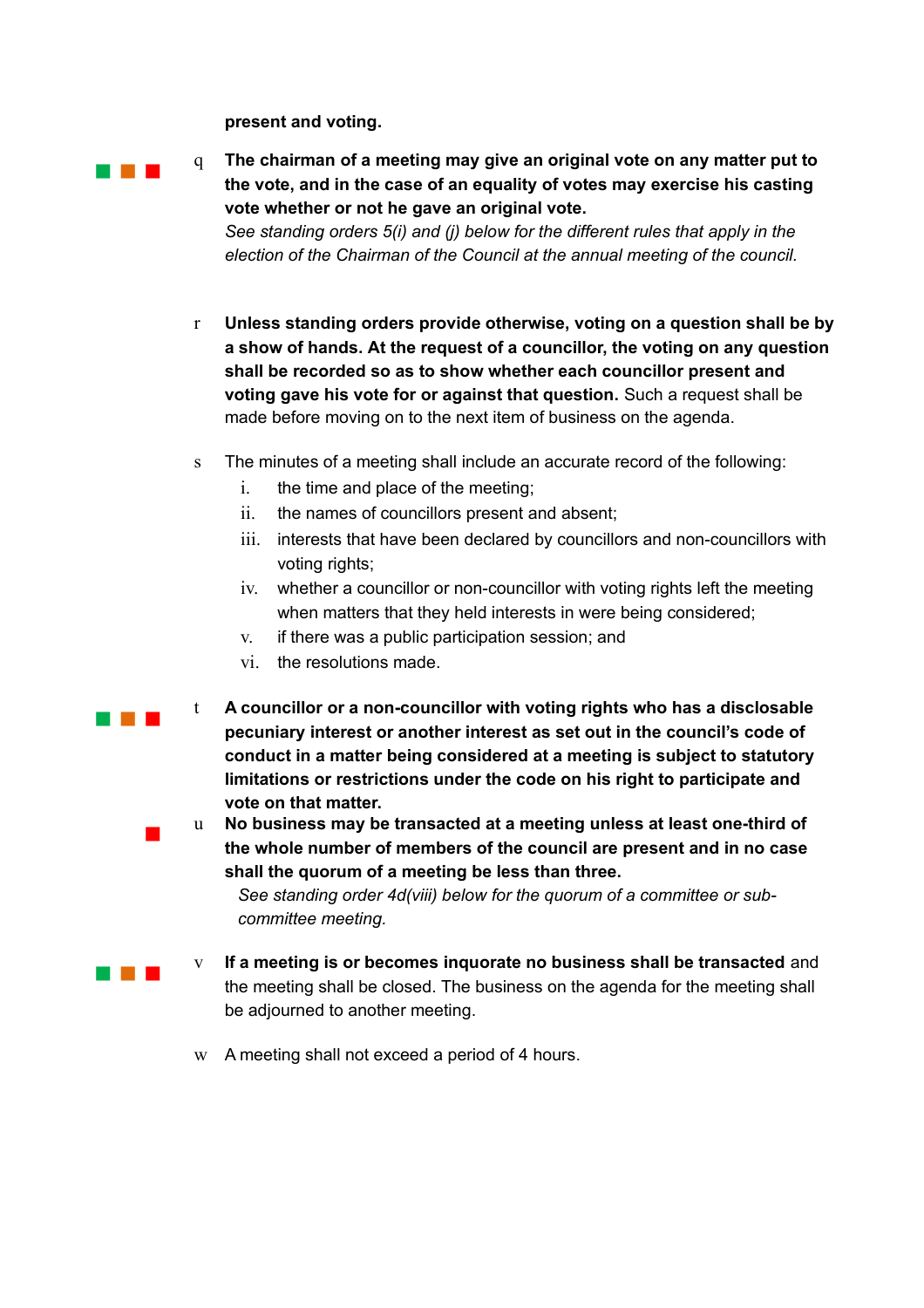# **4. Committees and sub-committees**

- a **Unless the council determines otherwise, a committee may appoint a sub-committee whose terms of reference and members shall be determined by the committee.**
- b **The members of a committee may include non-councillors unless it is a committee which regulates and controls the finances of the council.**
- c **Unless the council determines otherwise, all the members of an advisory committee and a sub-committee of the advisory committee may be non-councillors.**
- d The council may appoint standing committees or other committees as may be necessary, and:
	- i. shall determine their terms of reference;

ii. shall determine the number and time of the ordinary meetings of a standing committee up until the date of the next annual meeting of full council;

iii. shall permit a committee, other than in respect of the ordinary meetings of a committee, to determine the number and time of its meetings;

iv. shall, subject to standing orders 4(b) and (c) above, appoint and determine the terms of office of members of such a committee;

v. may, subject to standing orders 4(b) and (c) above, appoint and determine the terms of office of the substitute members to a committee whose role is to replace the ordinary members at a meeting of a committee if the ordinary members of the committee confirm to the Proper Officer 3 days before the meeting that they are unable to attend;

vi. shall, after it has appointed the members of a standing committee, appoint the chairman of the standing committee;

vii. shall permit a committee other than a standing committee, to appoint its own chairman at the first meeting of the committee;

viii. shall determine the place, notice requirements and quorum for a meeting of a committee and a sub-committee which shall be no less than three;

ix. shall determine if the public may participate at a meeting of a committee;

x. shall determine if the public and press are permitted to attend the meetings of a sub-committee and also the advance public notice requirements, if any, required for the meetings of a sub-committee;

xi. shall determine if the public may participate at a meeting of a sub-committee that they are permitted to attend; and

xii. may dissolve a committee.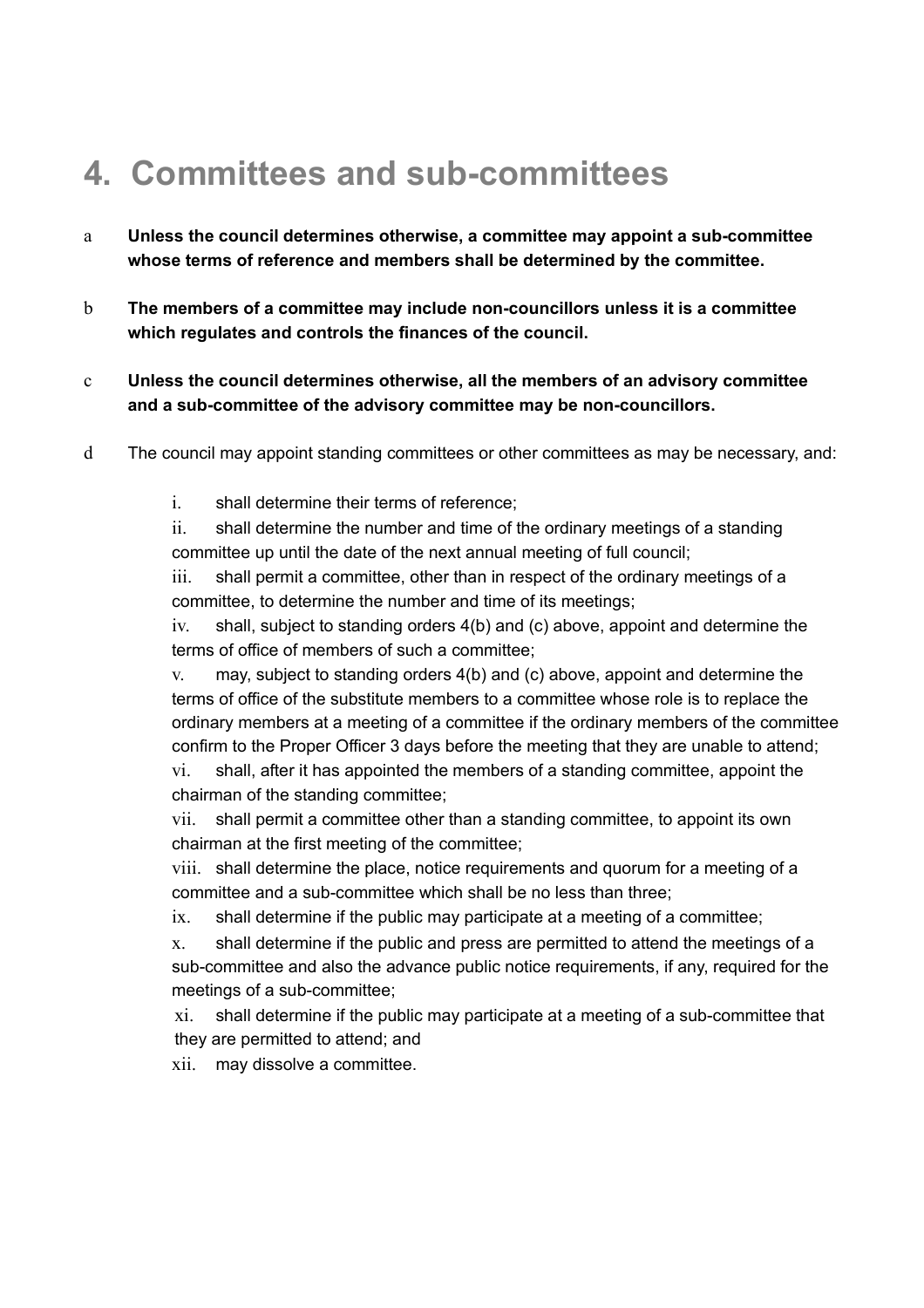# **5. Ordinary council meetings**

a **In an election year, the annual meeting of the council shall be held on or within 14 days following the day on which the new councillors elected take office.**

b **In a year which is not an election year, the annual meeting of a council shall be held on such day in May as the council may direct.**

c **If no other time is fixed, the annual meeting of the council shall take place at 6pm.**

d (*England*) **In addition to the annual meeting of the council, at least three other ordinary meetings shall be held in each year on such dates and times as the council directs.**

e (*Wales*) **In addition to the annual meeting of the council, any number of other ordinary meetings may be held in each year on such dates and times as the council may direct.** 

f **The first business conducted at the annual meeting of the council shall be the election of the Chairman and Vice-Chairman (if any) of the Council.**

g **The Chairman of the Council, unless he has resigned or becomes disqualified, shall continue in office and preside at the annual meeting until his successor is elected at the next annual meeting of the council.** 

h **The Vice-Chairman of the Council, if any, unless he resigns or becomes disqualified, shall hold office until immediately after the election of the Chairman of the Council at the next annual meeting of the council.**

i **In an election year, if the current Chairman of the Council has not been re-elected as a member of the council, he shall preside at the meeting until a successor Chairman of the Council has been elected. The current Chairman of the Council shall not have an original vote in respect of the election of the new Chairman of the Council but must give a casting vote in the case of an equality of votes.**

j **In an election year, if the current Chairman of the Council has been re-elected as a member of the council, he shall preside at the meeting until a new Chairman of the Council has been elected. He may exercise an original vote in respect of the election of the new Chairman of the Council and must give a casting vote in the case of an equality of votes.**

k Following the election of the Chairman of the Council and Vice-Chairman (if any) of the Council at the annual meeting of the council, the business of the annual meeting shall include: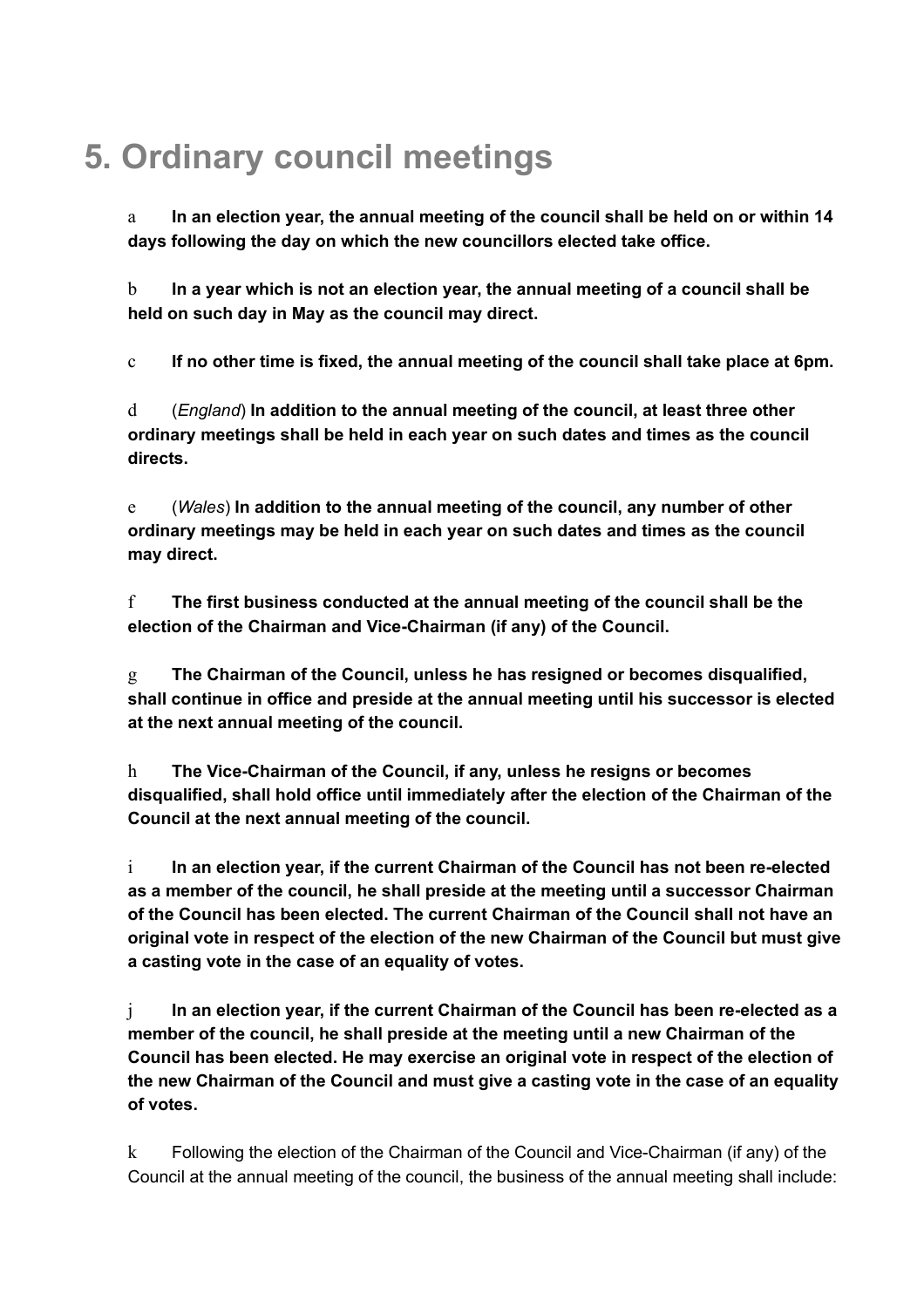- a.i. **In an election year, delivery by the Chairman of the Council and councillors of their acceptance of office forms unless the council resolves for this to be done at a later date**. **In a year which is not an election year, delivery by the Chairman of the Council of his acceptance of office form unless the council resolves for this to be done at a later date;**
- a.ii. Confirmation of the accuracy of the minutes of the last meeting of the council;
- a.iii. Receipt of the minutes of the last meeting of a committee;
- a.iv. Consideration of the recommendations made by a committee;
- a.v. Review of delegation arrangements to committees, sub-committees, staff and other local authorities;
- a.vi. Review of the terms of reference for committees;
- a.vii. Appointment of members to existing committees;
- a.viii.Appointment of any new committees in accordance with standing order 4 above;
- a.ix. Review and adoption of appropriate standing orders and financial regulations;
- a.x. Review of arrangements, including any charters and agency agreements, with other local authorities and review of contributions made to expenditure incurred by other local authorities;
- a.xi. Review of representation on or work with external bodies and arrangements for reporting back;
- a.xii. (*England*) In an election year, to make arrangements with a view to the council becoming eligible to exercise the general power of competence in the future;
- a.xiii.Review of inventory of land and assets including buildings and office equipment;
- a.xiv. Confirmation of arrangements for insurance cover in respect of all insured risks;
- a.xv. Review of the council's and/or staff subscriptions to other bodies;
- a.xvi. Review of the council's complaints procedure;
- a.xvii. Review of the council's procedures for handling requests made under the Freedom of Information Act 2000 and the Data Protection Act 1998;
- a.xviii. Review of the council's policy for dealing with the press/media; and
- a.xix. Determining the time and place of ordinary meetings of the full council up to and including the next annual meeting of full council.

### **6. Extraordinary meetings of the council and committees and sub-committees**

#### a **The Chairman of the Council may convene an extraordinary meeting of the council at any time.**

b **If the Chairman of the Council does not or refuses to call an extraordinary meeting of the council within seven days of having been requested in writing to do so by two councillors, any two councillors may convene an extraordinary meeting of the council. The public notice giving the time, place and agenda for such a meeting must**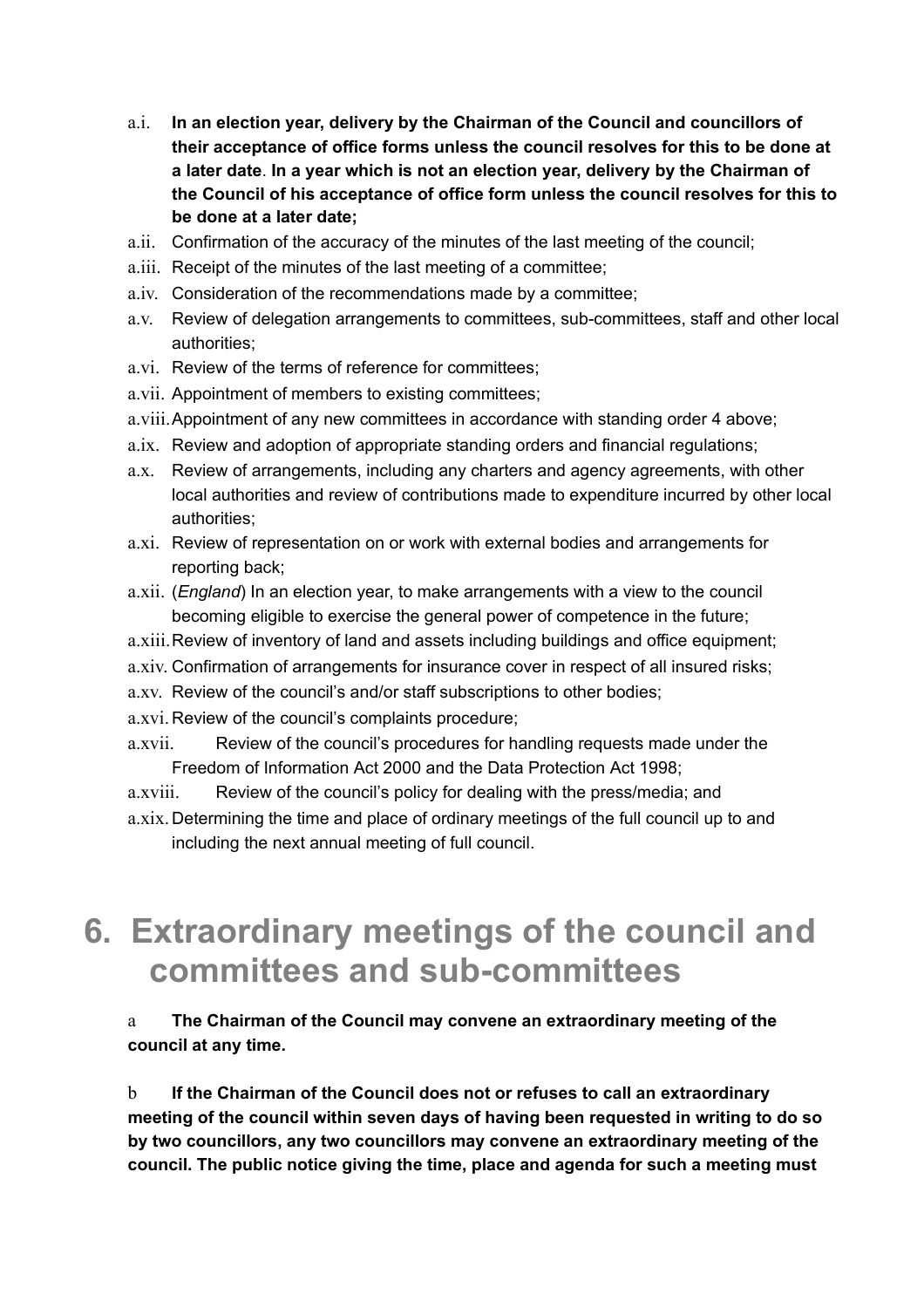#### **be signed by the two councillors.**

c The chairman of a committee [or a sub-committee] may convene an extraordinary meeting of the committee [or the sub-committee] at any time.

d If the chairman of a committee [or a sub-committee] does not or refuses to call an extraordinary meeting within 7 days of having been requested by to do so by 4 members of the committee [or the sub-committee], any 4 members of the committee [and the subcommittee] may convene an extraordinary meeting of a committee [and a sub-committee].

### **7. Previous resolutions**

a A resolution shall not be reversed within six months except either by a special motion, which requires written notice by at least 4 councillors to be given to the Proper Officer in accordance with standing order 9 below, or by a motion moved in pursuance of the recommendation of a committee or a sub-committee.

b When a motion moved pursuant to standing order 7(a) above has been disposed of, no similar motion may be moved within a further six months.

### **8. Voting on appointments**

a Where more than two persons have been nominated for a position to be filled by the council and none of those persons has received an absolute majority of votes in their favour, the name of the person having the least number of votes shall be struck off the list and a fresh vote taken. This process shall continue until a majority of votes is given in favour of one person. A tie in votes may be settled by the casting vote exerciseable by the chairman of the meeting.

### **9. Motions for a meeting that require written notice to be given to the Proper Officer**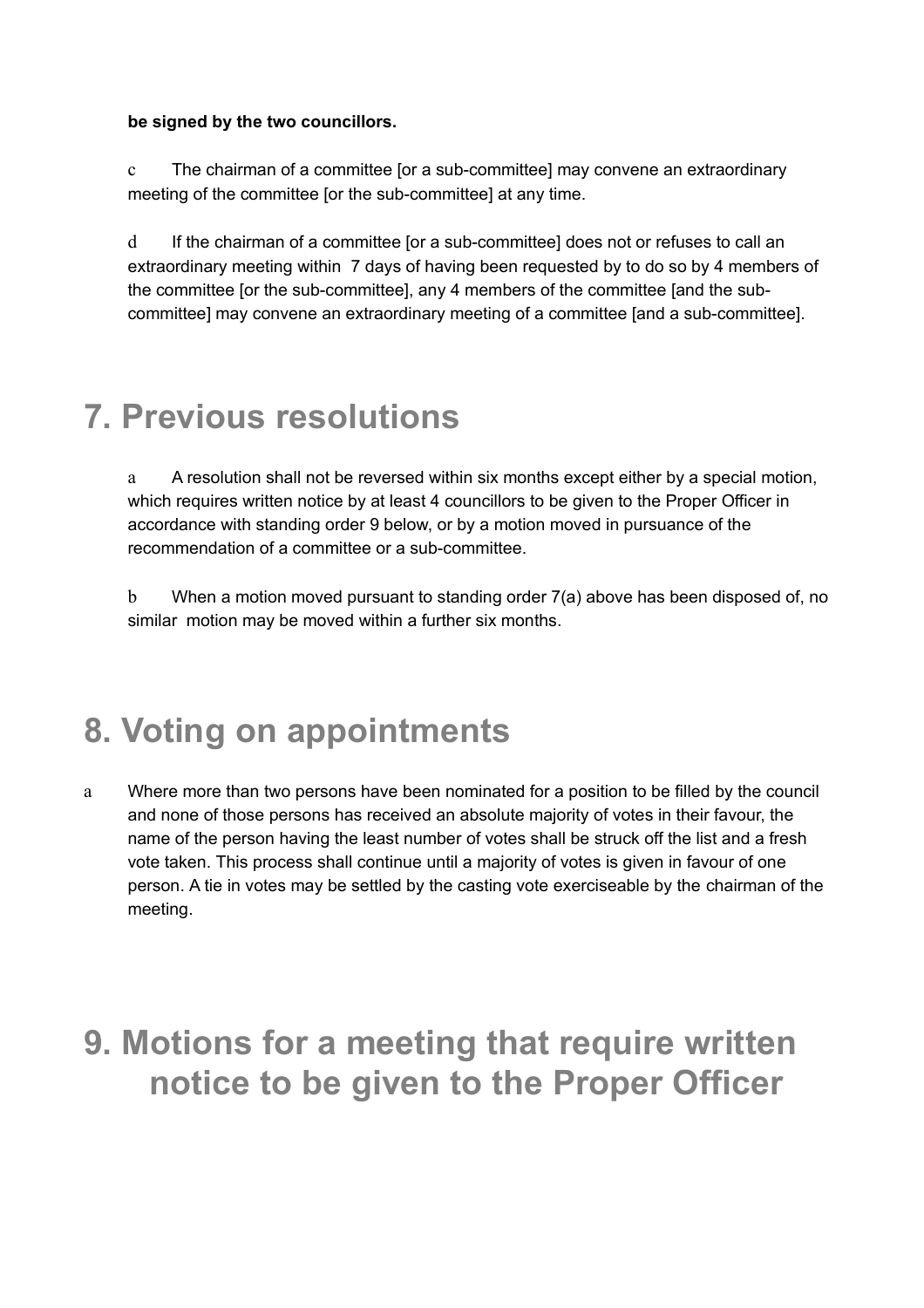a A motion shall relate to the responsibilities of the meeting which it is tabled for and in any event shall relate to the performance of the council's statutory functions, powers and obligations or an issue which specifically affects the council's area or its residents.

b No motion may be moved at a meeting unless it is on the agenda and the mover has given written notice of its wording to the Proper Officer at least 7 clear days before the meeting. Clear days do not include the day of the notice or the day of the meeting.

c The Proper Officer may, before including a motion on the agenda received in accordance with standing order 9(b) above, correct obvious grammatical or typographical errors in the wording of the motion.

d If the Proper Officer considers the wording of a motion received in accordance with standing order 9(b) above is not clear in meaning, the motion shall be rejected until the mover of the motion resubmits it in writing to the Proper Officer so that it can be understood at least 5 clear days before the meeting.

- e If the wording or subject of a proposed motion is considered improper, the Proper Officer shall consult with the chairman of the forthcoming meeting or, as the case may be, the councillors who have convened the meeting, to consider whether the motion shall be included in the agenda or rejected.
- f Subject to standing order 9(e) above, the decision of the Proper Officer as to whether or not to include the motion on the agenda shall be final.
- g Motions received shall be recorded in a book for that purpose and numbered in the order that they are received.
- h Motions rejected shall be recorded in a book for that purpose with an explanation by the Proper Officer for their rejection.

### **10. Motions at a meeting that do not require written notice**

- a The following motions may be moved at a meeting without written notice to the Proper Officer;
	- i. to correct an inaccuracy in the draft minutes of a meeting;
	- ii. to move to a vote;
	- iii. to defer consideration of a motion;
	- iv. to refer a motion to a particular committee or sub-committee;
	- v. to appoint a person to preside at a meeting;
	- vi. to change the order of business on the agenda;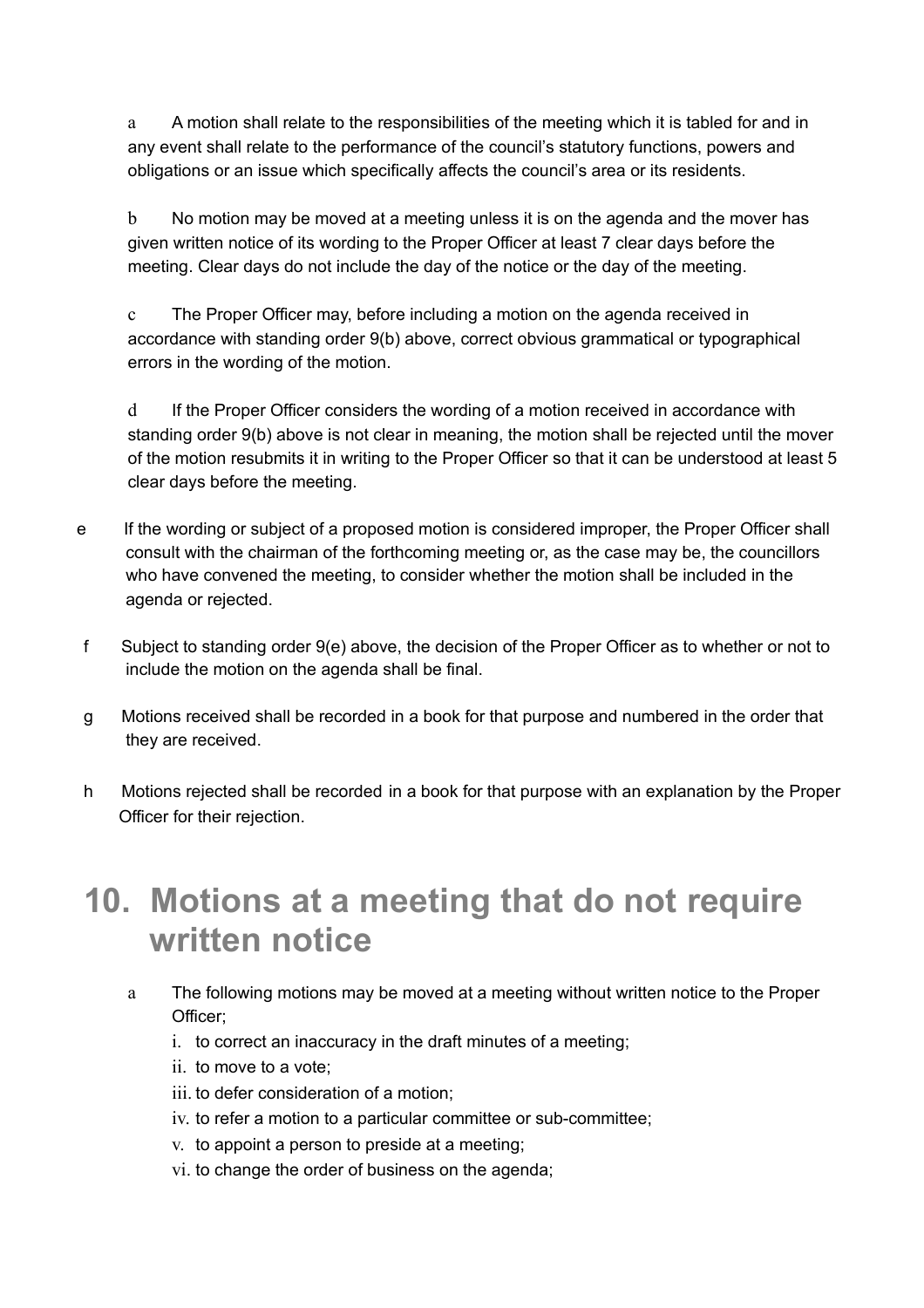vii. to proceed to the next business on the agenda;

viii. to require a written report;

ix. to appoint a committee or sub-committee and their members;

x. to extend the time limits for speaking;

xi. to exclude the press and public from a meeting in respect of confidential or sensitive information which is prejudicial to the public interest;

xii. to not hear further from a councillor or a member of the public;

xiii. to exclude a councillor or member of the public for disorderly conduct;

xiv. to temporarily suspend the meeting;

xv.to suspend a particular standing order (unless it reflects mandatory statutory requirements);

xvi. to adjourn the meeting; or

xvii. to close a meeting.

# **11. Handling confidential or sensitive information**

a The agenda, papers that support the agenda and the minutes of a meeting shall not disclose or otherwise undermine confidential or sensitive information which for special reasons would not be in the public interest.

b Councillors and staff shall not disclose confidential or sensitive information which for special reasons would not be in the public interest.

## **12. Draft minutes**

a If the draft minutes of a preceding meeting have been served on councillors with the agenda to attend the meeting at which they are due to be approved for accuracy, they shall be taken as read.

b There shall be no discussion about the draft minutes of a preceding meeting except in relation to their accuracy. A motion to correct an inaccuracy in the draft minutes shall be moved in accordance with standing order 10(a)(i) above.

c The accuracy of draft minutes, including any amendment(s) made to them, shall be confirmed by resolution and shall be signed by the chairman of the meeting and stand as an accurate record of the meeting to which the minutes relate.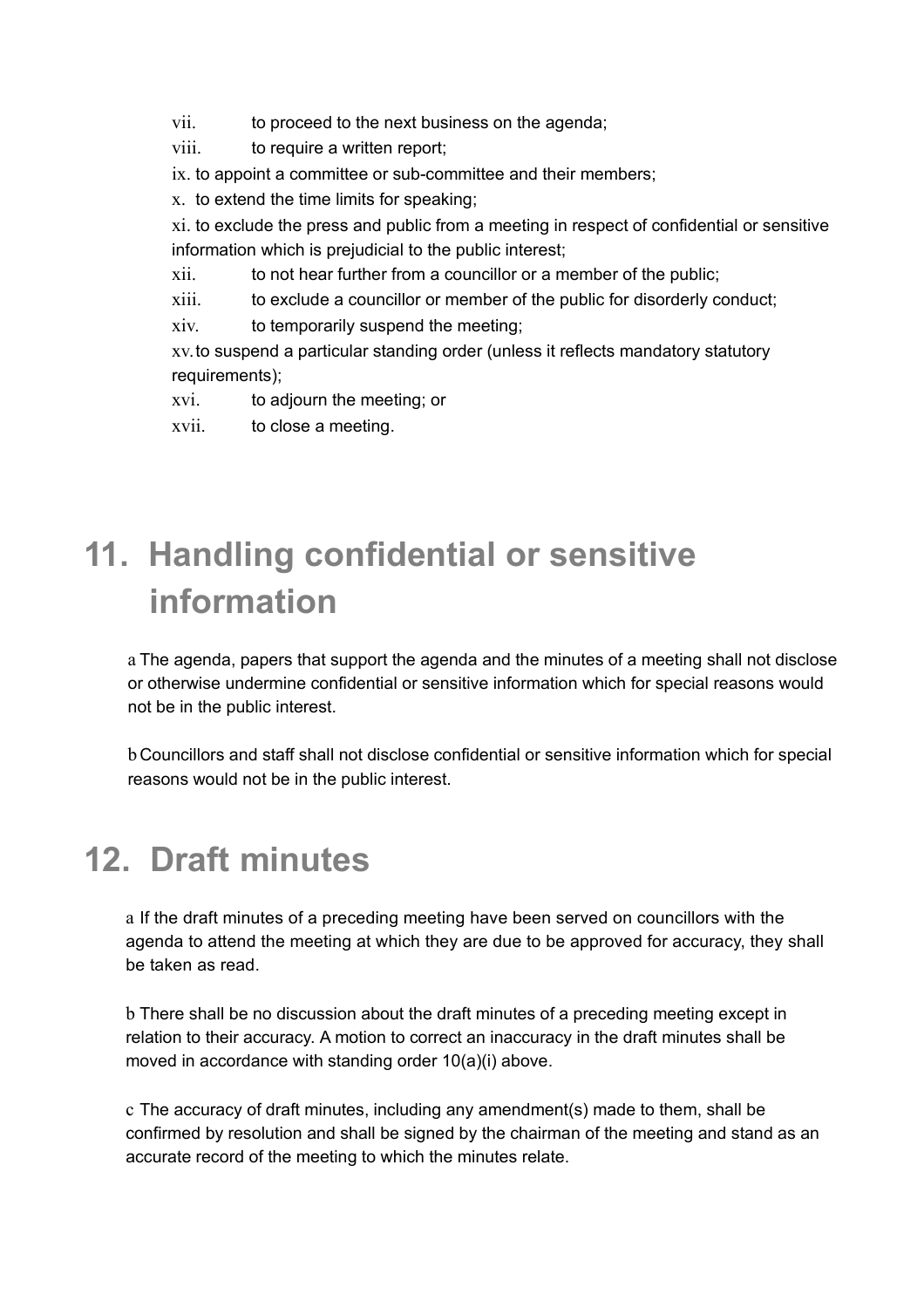d If the chairman of the meeting does not consider the minutes to be an accurate record of the meeting to which they relate, he shall sign the minutes and include a paragraph in the following terms or to the same effect:

 "The chairman of this meeting does not believe that the minutes of the meeting of Culgaith Parish Council held on [date] in respect of ( ) were a correct record but his view was not upheld by the meeting and the minutes are confirmed as an accurate record of the proceedings."

e Upon a resolution which confirms the accuracy of the minutes of a meeting, the draft minutes or recordings of the meeting for which approved minutes exist shall be destroyed.

### **13. Code of conduct and dispensations**

*See also standing order 3(t) above.* 

#### **England**

a All councillors and non-councillors with voting rights shall observe the code of conduct adopted by the council.

b Unless he has been granted a dispensation, a councillor or non-councillor with voting rights shall withdraw from a meeting when it is considering a matter in which he has a disclosable pecuniary interest. He may return to the meeting after it has considered the matter in which he had the interest.

c Unless he has been granted a dispensation, a councillor or non-councillor with voting rights shall withdraw from a meeting when it is considering a matter in which he has another interest if so required by the council's code of conduct. He may return to the meeting after it has considered the matter in which he had the interest.

d **Dispensation requests shall be in writing and submitted to the Proper Officer** as soon as possible before the meeting, or failing that, at the start of the meeting for which the dispensation is required.

e A decision as to whether to grant a dispensation shall be made [by the Proper Officer] OR [by a meeting of the council, or committee or sub-committee for which the dispensation is required] and that decision is final.

f A dispensation request shall confirm:

i.i. the description and the nature of the disclosable pecuniary interest or other interest to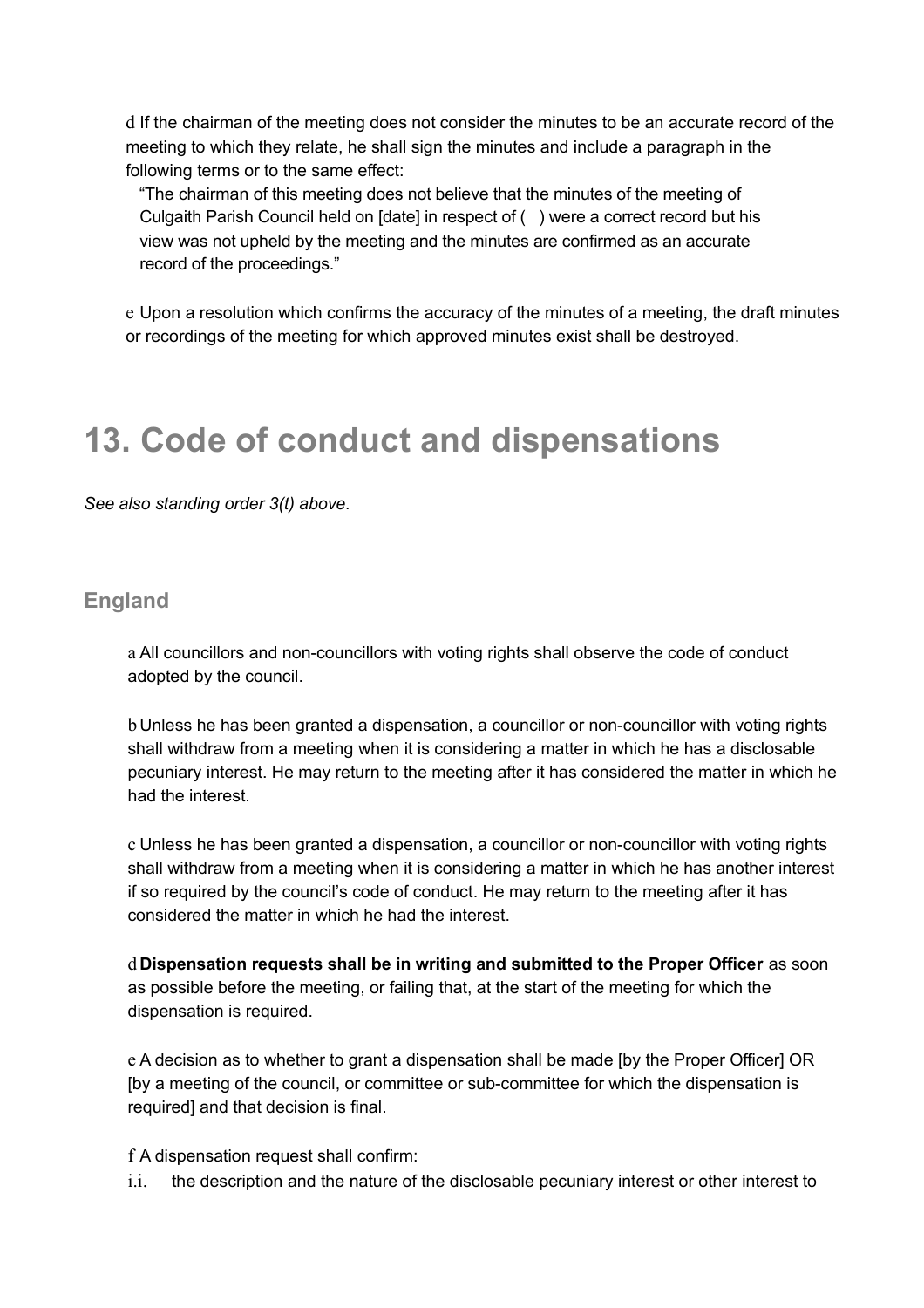which the request for the dispensation relates;

- i.ii. whether the dispensation is required to participate at a meeting in a discussion only or a discussion and a vote;
- i.iii. the date of the meeting or the period (not exceeding four years) for which the dispensation is sought; and
- i.iv. an explanation as to why the dispensation is sought.

g Subject to standing orders 13(d) and (f) above, dispensations requests shall be considered [by the Proper Officer before the meeting or, if this is not possible, at the start of the meeting for which the dispensation is required] OR [at the beginning of the meeting of the council, or committee or a sub-committee for which the dispensation is required].

#### h **A dispensation may be granted in accordance with standing order 13(e) above if having regard to all relevant circumstances the following applies:**

- i.**without the dispensation the number of persons prohibited from participating in the particular business would be so great a proportion of the meeting transacting the business as to impede the transaction of the business or**
- ii. **granting the dispensation is in the interests of persons living in the council's area or**
- iii. **it is otherwise appropriate to grant a dispensation.**

## **14. Code of conduct complaints**

a Upon notification by the District or Unitary Council [(Wales) [County Borough] OR [County Council]] that it is dealing with a complaint that a councillor or non-councillor with voting rights has breached the council's code of conduct, the Proper Officer shall, subject to standing order 11 above, report this to the council.

- b Where the notification in standing order 14(a) above relates to a complaint made by the Proper Officer, the Proper Officer shall notify the Chairman of Council of this fact, and the Chairman shall nominate another staff member to assume the duties of the Proper Officer in relation to the complaint until it has been determined [(England) and the council has agreed what action, if any, to take in accordance with standing order 14(d) below].
- c The council may:
	- i. provide information or evidence where such disclosure is necessary to progress an investigation of the complaint or is required by law;

ii. seek information relevant to the complaint from the person or body with statutory responsibility for investigation of the matter;

*D* **Upon notification by the District or Unitary Council that a councillor or non-**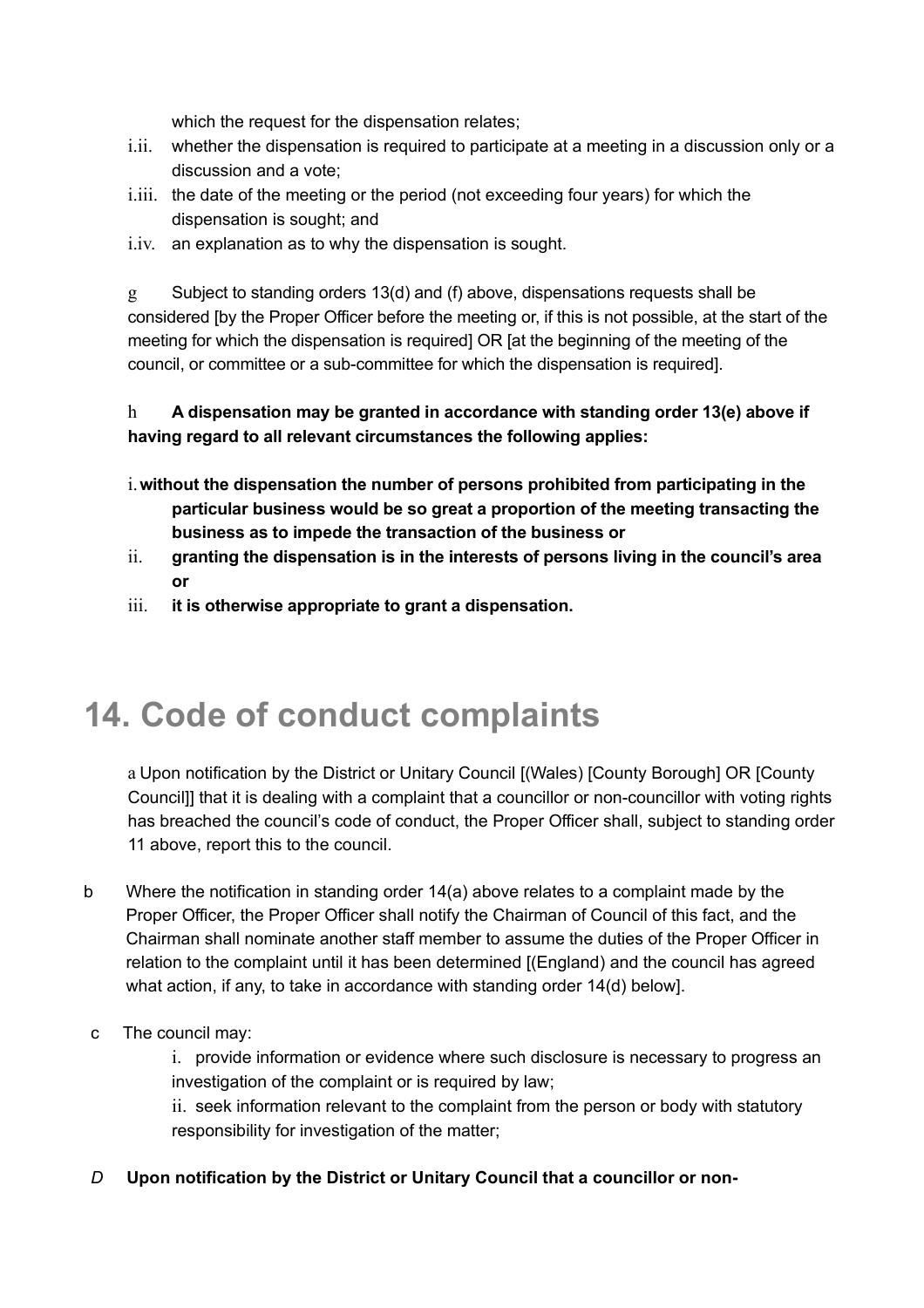**councillor with voting rights has breached the council's code of conduct, the council shall consider what, if any, action to take against him. Such action excludes disqualification or suspension from office.**

# **15. Proper Officer**

a The Proper Officer shall be either (i) the clerk or (ii) other staff member(s) nominated by the council to undertake the work of the Proper Officer when the Proper Officer is absent.

#### b The Proper Officer shall:

i. **[at least three clear days before a meeting of the council, a committee** and a sub-committee **serve on councillors, by delivery or post at their residences, a signed summons confirming the time, place and the agenda.]**  OR

[at least three clear days before a meeting of the council, a committee and a subcommittee serve on councillors a summons, by email, confirming the time, place and the agenda provided any such email contains the electronic signature and title of the Proper Officer].

*See standing order 3(b) above for the meaning of clear days for a meeting of a full council and standing order 3 (c) above for a meeting of a committee.*

#### ii. **give public notice of the time, place and agenda at least three clear days before a meeting of the council or a meeting of a committee** or a sub-committee **(provided that the public notice with agenda of an extraordinary meeting of the council convened by councillors is signed by them);**

*See standing order 3(b) above for the meaning of clear days for a meeting of a full council and standing order 3(c) above for a meeting of a committee.*

iii. subject to standing order 9 above, include on the agenda all motions in the order received unless a councillor has given written notice at least 3 days before the meeting confirming his withdrawal of it;

iv. **convene a meeting of full council for the election of a new Chairman of the Council, occasioned by a casual vacancy in his office;**

- v. facilitate inspection of the minute book by local government electors;
- vi. **receive and retain copies of byelaws made by other local authorities;**
- vii. retain acceptance of office forms from councillors;
- viii. retain a copy of every councillor's register of interests;

ix. assist with responding to requests made under the Freedom of Information Act 2000 and Data Protection Act 1998, in accordance with and subject to the council's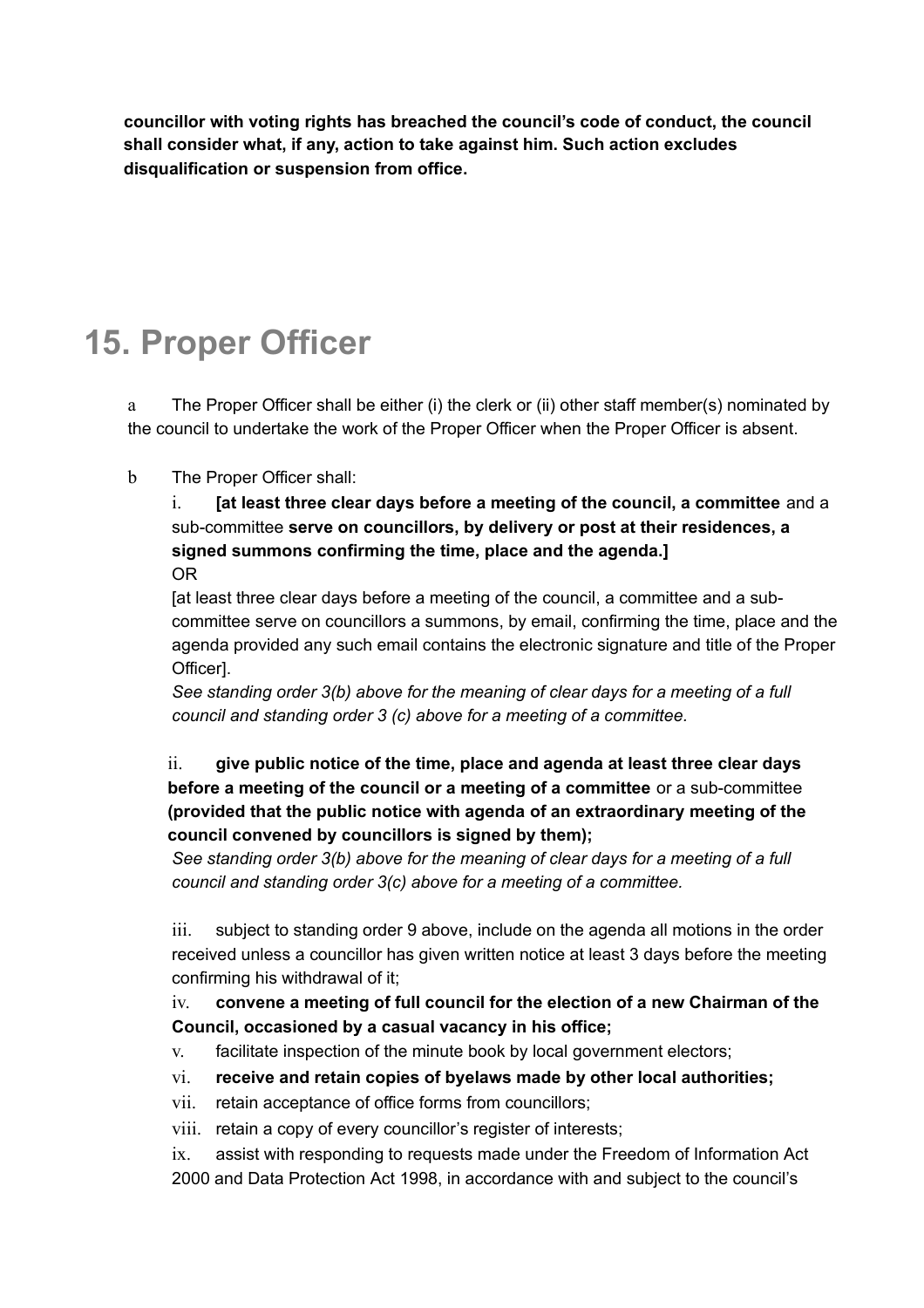policies and procedures relating to the same;

x. receive and send general correspondence and notices on behalf of the council except where there is a resolution to the contrary;

xi. manage the organisation, storage of, access to and destruction of information held by the council in paper and electronic form;

xii. arrange for legal deeds to be executed;

*See also standing order 22 below.*

xiii. arrange or manage the prompt authorisation, approval, and instruction regarding any payments to be made by the council in accordance with the council's financial regulations;

xiv. record every planning application notified to the council and the council's response to the local planning authority in a book for such purpose;

xv. refer a planning application received by the council to the Chairman or in his absence the Vice-Chairman of the Council within two working days of receipt to facilitate an extraordinary meeting if the nature of a planning application requires consideration before the next ordinary meeting of the council. When the LPA's deadline is prior to the next scheduled meeting of the Council, the Clerk is authorised to determine the Council's observations on uncontentious planning applications following consultation with the Chairman and other appropriate members. 'Uncontentious application, Tree Preservation Orders and Trees in Conservation Areas' and 'other appropriate members' shall be determined by the Clerk in consultation with the Chairman. The decision of the Clerk shall be reported to the next meeting of the Council.

xvi. manage access to information about the council via the publication scheme; and xvii. retain custody of the seal of the council (if any) which shall not be used without a resolution to that effect.

*See also standing order 22 below.*

## **16. Responsible Financial Officer**

a The council shall appoint appropriate staff member(s) to undertake the work of the Responsible Financial Officer when the Responsible Financial Officer is absent.

### **17. Accounts and accounting statements**

- a "Proper practices" in standing orders refer to the most recent version of[Governance and Accountability for Local Councils – a Practitioners' Guide.
- b All payments by the council shall be authorised, approved and paid in accordance with the law, proper practices and the council's financial regulations.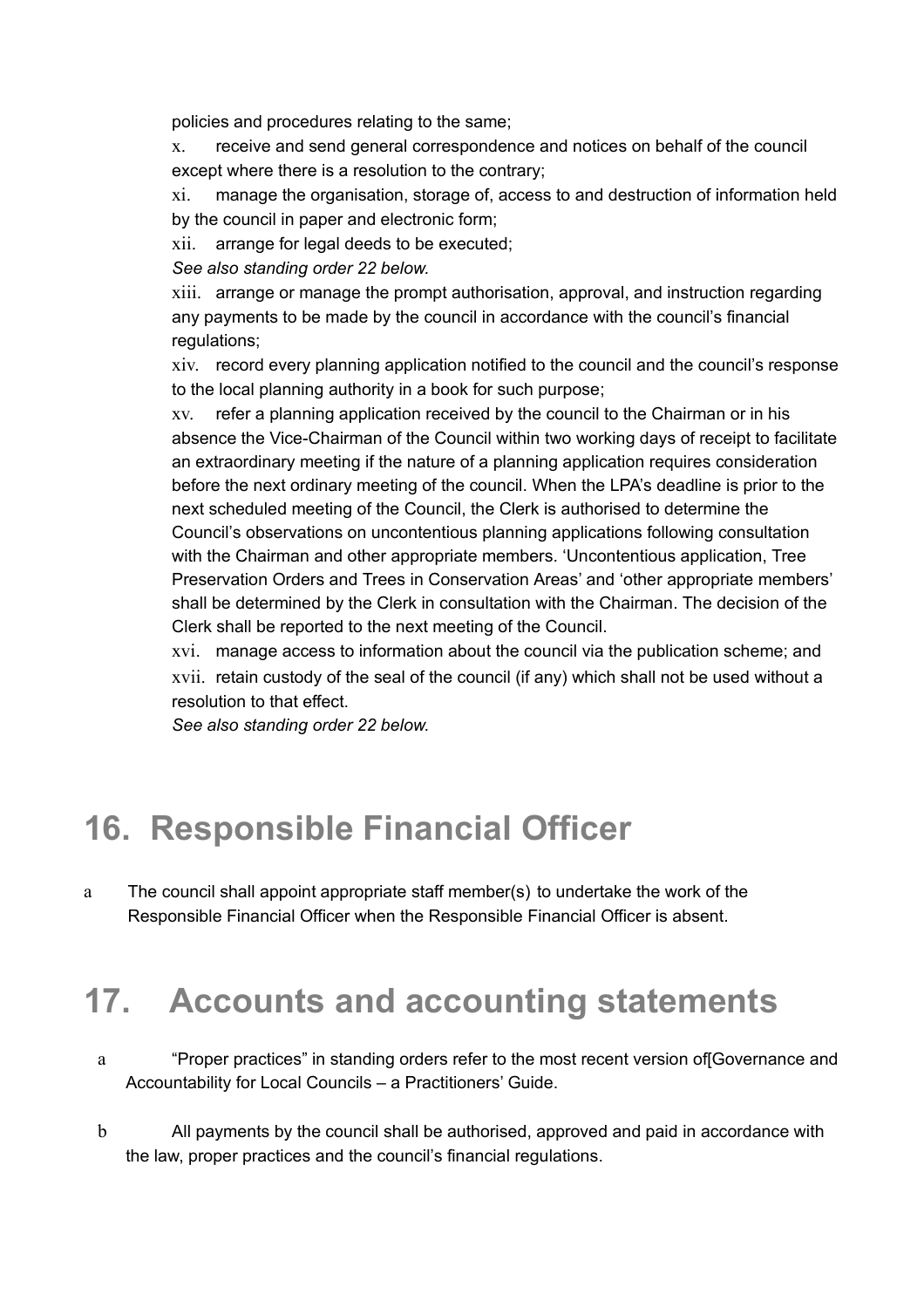c The Responsible Financial Officer shall supply to each councillor as soon as practicable after 30 June, 30 September and 31 December in each year a statement to summarise:

xvii.i. the council's receipts and payments for each quarter;

xvii.ii. the council's aggregate receipts and payments for the year to date;

xvii.iii. the balances held at the end of the quarter being reported

and which includes a comparison with the budget for the financial year and highlights any actual or potential overspends.

- d As soon as possible after the financial year end at 31 March, the Responsible Financial Officer shall provide:
	- a.i. each councillor with a statement summarising the council's receipts and payments for the last quarter and the year to date for information; and
	- a.ii. to the full council the accounting statements for the year in the form of Section 1 of the annual return, as required by proper practices, for consideration and approval.
- e The year end accounting statements shall be prepared in accordance with proper practices and applying the form of accounts determined by the council (receipts and payments, or income and expenditure) for a year to 31 March. A completed draft annual return shall be presented to each councillor before the end of the following month of May. The annual return of the council, which is subject to external audit, including the annual governance statement, shall be presented to council for consideration and formal approval before 30 June.

## **18. Financial controls and procurement**

a The council shall consider and approve financial regulations drawn up by the Responsible Financial Officer, which shall include detailed arrangements in respect of the following:

- i. the keeping of accounting records and systems of internal controls;
- ii. the assessment and management of financial risks faced by the council;
- iii. the work of the independent internal auditor in accordance with proper practices and the receipt of regular reports from the internal auditor, which shall be required at least annually;
- iv. the inspection and copying by councillors and local electors of the council's accounts and/or orders of payments; and
- v. procurement policies (subject to standing order 18(c) below) including the setting of values for different procedures where a contract has an estimated value of less than [£60,000].

b Financial regulations shall be reviewed regularly and at least annually for fitness of purpose.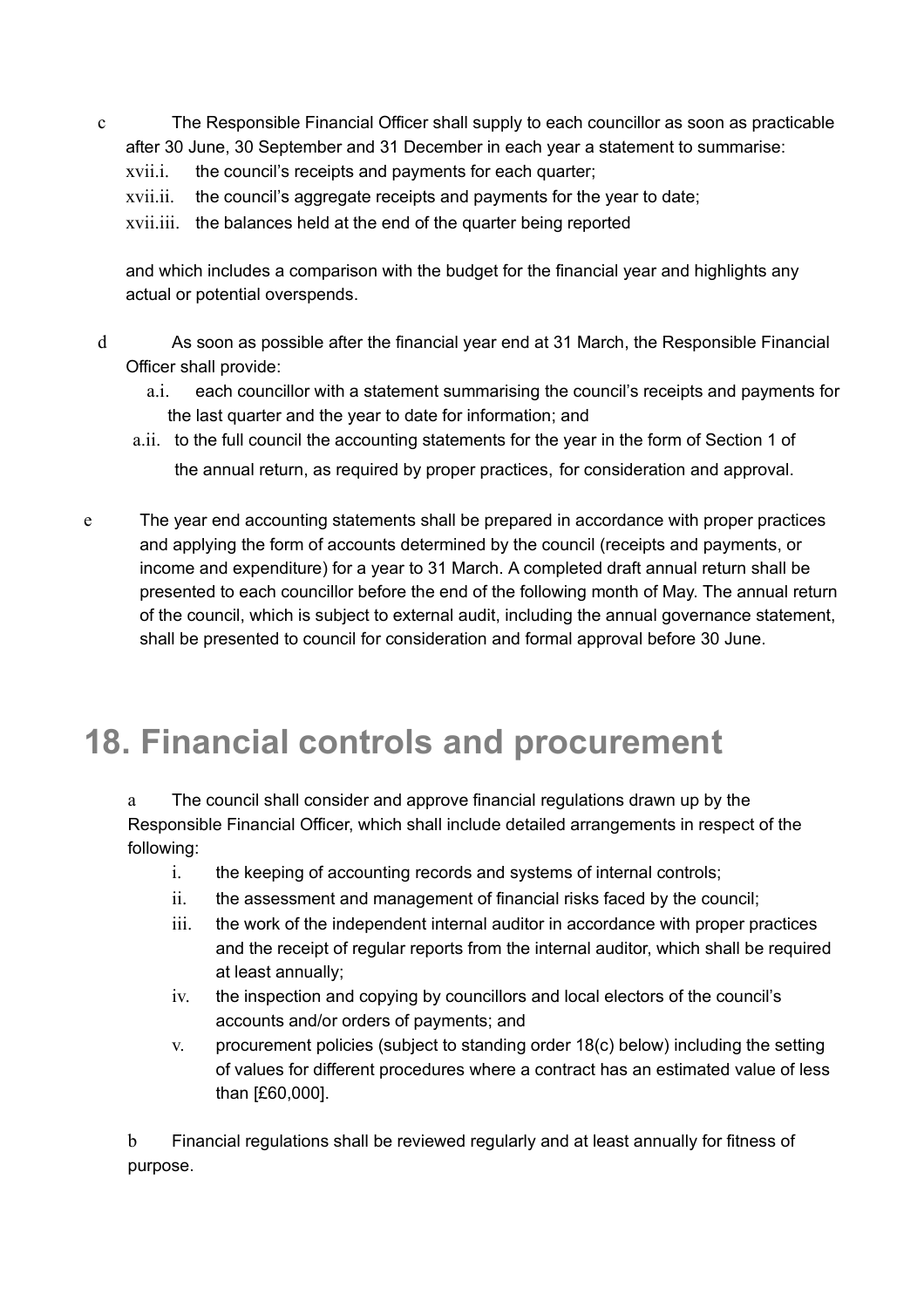c **Financial regulations shall confirm that a proposed contract for the supply of goods, materials, services and the execution of works with an estimated value in excess of [**£60,000**] shall be procured on the basis of a formal tender as summarised in standing order 18(d) below.**

d Subject to additional requirements in the financial regulations of the council, the tender process for contracts for the supply of goods, materials, services or the execution of works shall include, as a minimum, the following steps:

- i. a specification for the goods, materials, services or the execution of works shall be drawn up;
- ii. an invitation to tender shall be drawn up to confirm (i) the council's specification (ii) the time, date and address for the submission of tenders (iii) the date of the council's written response to the tender and (iv) the prohibition on prospective contractors contacting councillors or staff to encourage or support their tender outside the prescribed process;
- iii. the invitation to tender shall be advertised in a local newspaper and in any other manner that is appropriate;
- iv. tenders are to be submitted in writing in a sealed marked envelope addressed to the Proper Officer;
- v. tenders shall be opened by the Proper Officer in the presence of at least one councillor after the deadline for submission of tenders has passed;
- vi. tenders are to be reported to and considered by the appropriate meeting of the council or a committee or sub-committee with delegated responsibility.

e Neither the council, nor a committee or a sub-committee with delegated responsibility for considering tenders, is bound to accept the lowest value tender.

f **Where the value of a contract is likely to exceed £138,893 (or other threshold specified by the Office of Government Commerce from time to time) the council must consider whether the Public Contracts Regulations 2006 (SI No. 5, as amended) and the Utilities Contracts Regulations 2006 (SI No. 6, as amended) apply to the contract and, if either of those Regulations apply, the council must comply with EU procurement rules.**

# **19. Handling staff matters**

a A matter personal to a member of staff that is being considered by a meeting of council is subject to standing order 11 above.

b Subject to the council's policy regarding absences from work, the council's most senior member of staff shall notify the chairman of the Parish Council or, if he is not available, the vice-chairman of the Parish Council of absence occasioned by illness or other reason and that person shall report such absence to the Parish Council at its next meeting.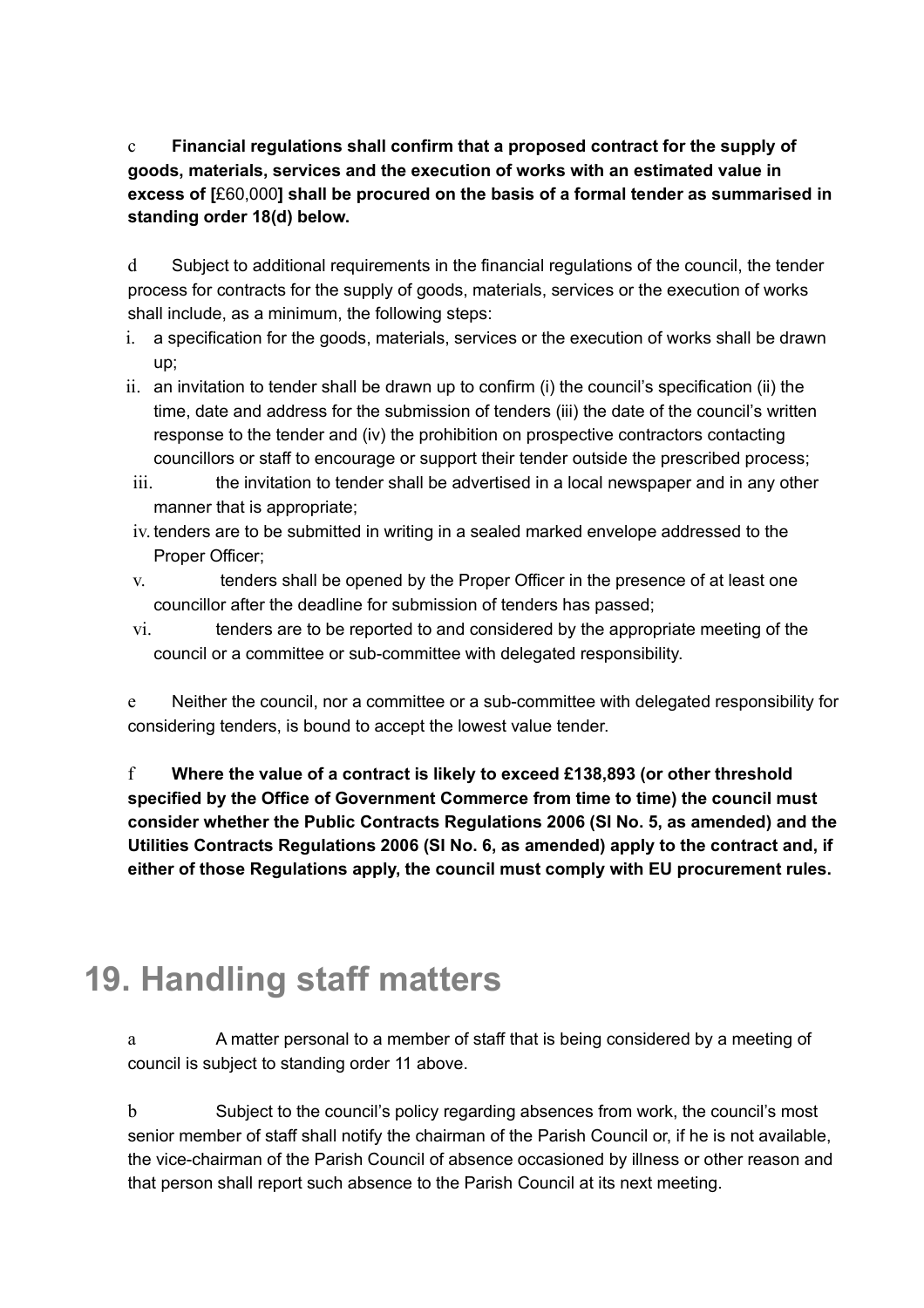c The chairman of the Parish Council or in his absence, the vice-chairman shall upon a resolution conduct a review of the performance and annual appraisal of the work of the clerk/responsible financial officer. The reviews and appraisal shall be reported in writing and is subject to approval by resolution by the Parish Council.

d Subject to the council's policy regarding the handling of grievance matters, the council's most senior employee (or other employees) shall contact the chairman of the Parish Council or in his absence, the vice-chairman of the Parish Council in respect of an informal or formal grievance matter, and this matter shall be reported back and progressed by resolution of the Parish Council.

d Subject to the council's policy regarding the handling of grievance matters, if an informal or formal grievance matter raised by the clerk/responsible financial officer relates to the chairman or vice-chairman of the Parish Council, this shall be communicated to another member of the Parish Council which shall be reported back and progressed by resolution of the Parish Council.

e Any persons responsible for all or part of the management of staff shall treat the written records of all meetings relating to their performance, capabilities, grievance or disciplinary matters as confidential and secure.

f The council shall keep all written records relating to employees secure. All paper records shall be secured and locked and electronic records shall be password protected and encrypted.

g Only persons with line management responsibilities shall have access to staff records referred to in standing orders 19(f) and (g) above if so justified.

h Access and means of access by keys and/or computer passwords to records of employment referred to in standing orders 19(f) and (g) above shall be provided only to (post holder) and/or the Chairman of the Council.

# **20. Requests for information**

a Requests for information held by the council shall be handled in accordance with the council's policy in respect of handling requests under the Freedom of Information Act 2000 and the Data Protection Act 1998.

b Correspondence from, and notices served by, the Information Commissioner shall be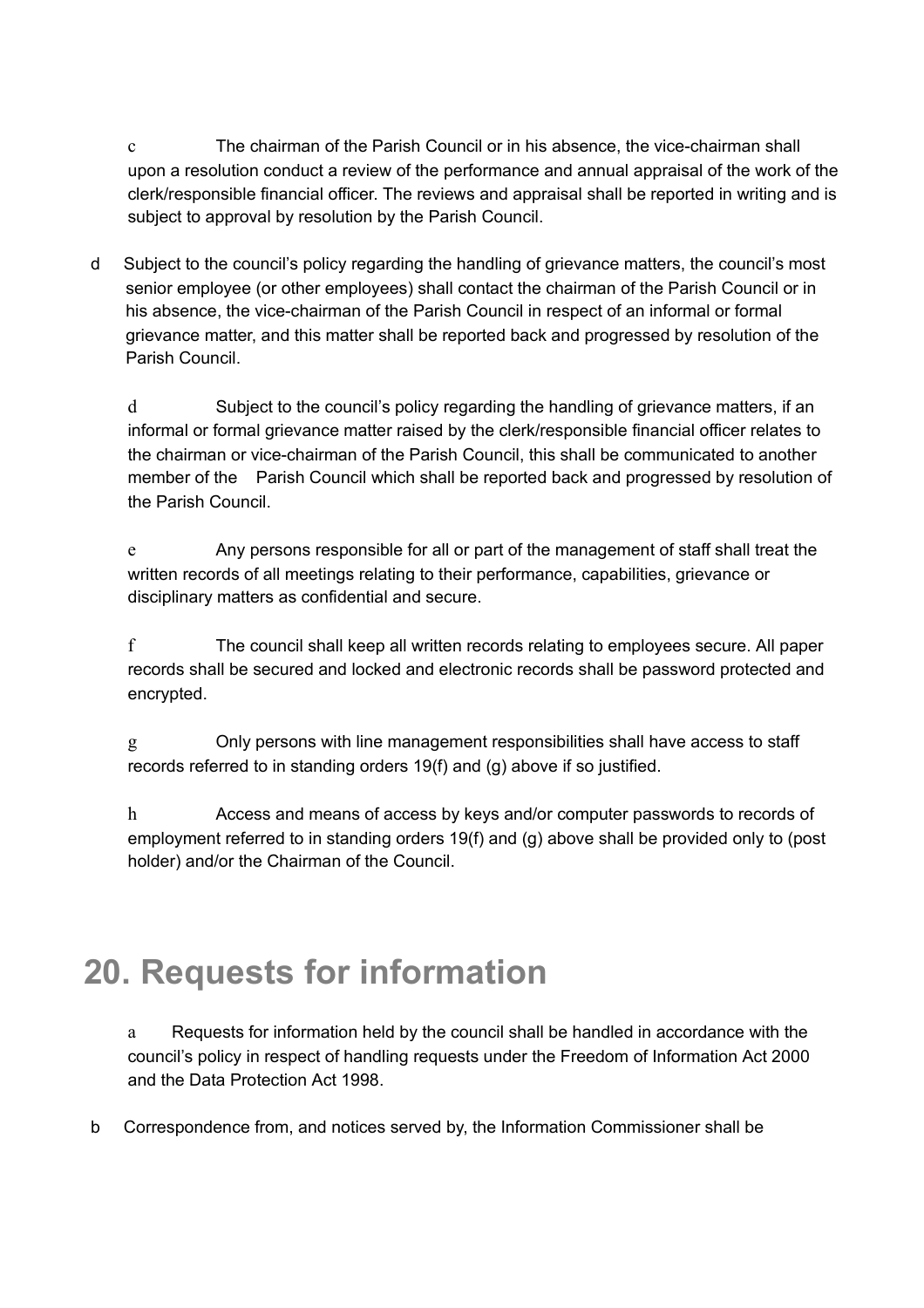referred by the Proper Officer to the chairman of the Parish Council. The said committee shall have the power to do anything to facilitate compliance with the Freedom of Information Act 2000.

### **21. Relations with the press/media**

a Requests from the press or other media for an oral or written comment or statement from the Council, its councillors or staff shall be handled in accordance with the Council's policy in respect of dealing with the press and/or other media.

## **22. Execution and sealing of legal deeds**

*See also standing orders 15(b)(xii) and (xvii) above.*

a A legal deed shall not be executed on behalf of the council unless authorised by a resolution.

b **[Subject to standing order 22(a) above, the council's common seal shall alone be used for sealing a deed required by law. It shall be applied by the Proper Officer in the presence of two councillors who shall sign the deed as witnesses.]**

*The above is applicable to a council with a common seal.* OR

**[Subject to standing order 22(a) above, any two councillors may sign, on behalf of the council, any deed required by law and the Proper Officer shall witness their signatures.]** *The above is applicable to a council without a common seal.*

## **23. Communicating with District and County or Unitary councillors**

a An invitation to attend a meeting of the council shall be sent, together with the agenda, to the ward councillor(s) of the District and County Council representing the area of the council.

b Unless the council determines otherwise, a copy of each letter sent to the District and